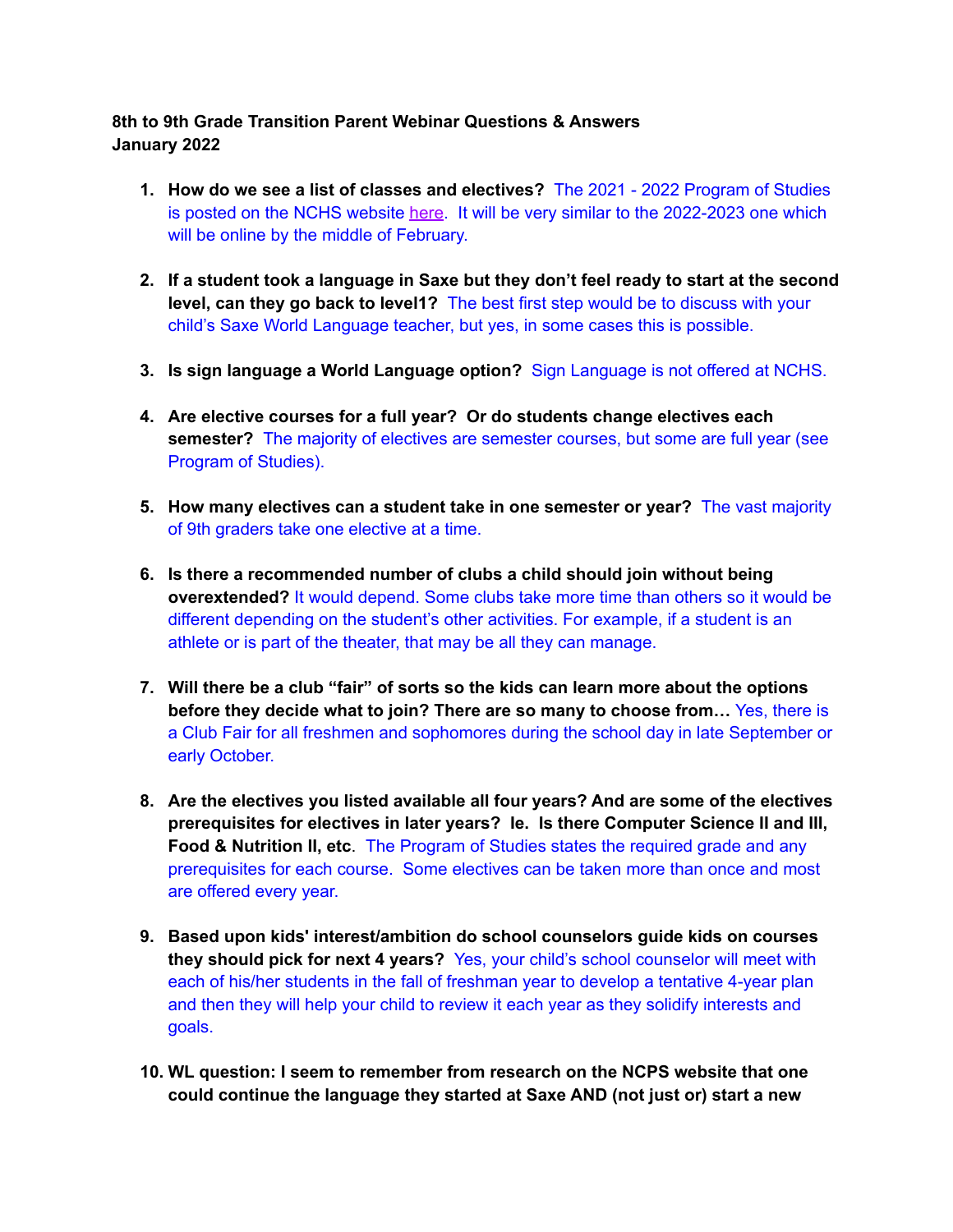**language in HS. Is that still an option? How would it get worked into the schedule?** The student should work with their counselor to make certain that all of their requirements are also met so that they can graduate on time. In most cases, students will finish the sequence of the language they started in middle school early so that they can get the other requirements in, as well.

- **11. If a child decides to continue with a music class, does that mean there is no room in the schedule for another elective?** It can be fit in but then the student may not have any free time in his/her schedule if the additional elective is added.
- **12. Does NCHS offer an IB certification?** NCHS offers A.P. courses, not I.B. courses.
- **13. Do counselors maintain regular contact with individual parents - particularly as the child gets closer to college? Specifically, will parents get regular meetings with their child's counselors (eg, once per year) to plot a course for college admissions as a "team" (counselor, parents & child)? Or, do parents need to proactively reach out to counselors with specific questions?** Counselors run programs yearly with groups of parents to keep them on track with the process. In junior year, counselors meet with families individually to discuss the process in more detail but by then the expectation is that students are more independent and will take on more responsibility for their future. On a case by case basis, some parents may meet with their child's counselor more regularly but much is done via email and phone.
- **14. When are the placement recommendations communicated to the parents?** The placement recommendations will be communicated in March.
- **15. When will placement tests happen and which subject will offer placement tests versus just teacher recs for placement? My child said that prior to break students did an 'assessment' which was then graded by HS teachers. Can you please explain this?** Please see the post "Advanced Placement Letter (November 18, 2021)" [here](https://www.ncps-k12.org/Page/2307) for more information on the 9th grade placements process. For example, Saxe World Language teachers have been administering "benchmark" assessments that show them what a student can do with the language. They will use this information, in conjunction with assessment and class participation, to guide the placement recommendation. There are no additional after school "performance tasks".
- **16. Can you point me to where there is a list of honors classes?** In the Program of Study, courses are titled either "Honors" or "Advanced Placement".
- **17. What years do APs start?** The earliest is sophomore year based on teacher recommendations.
- **18. Is there a Learning Strategies class?** Yes, just as in 8th grade, but at the high school it is called "Learning Center".